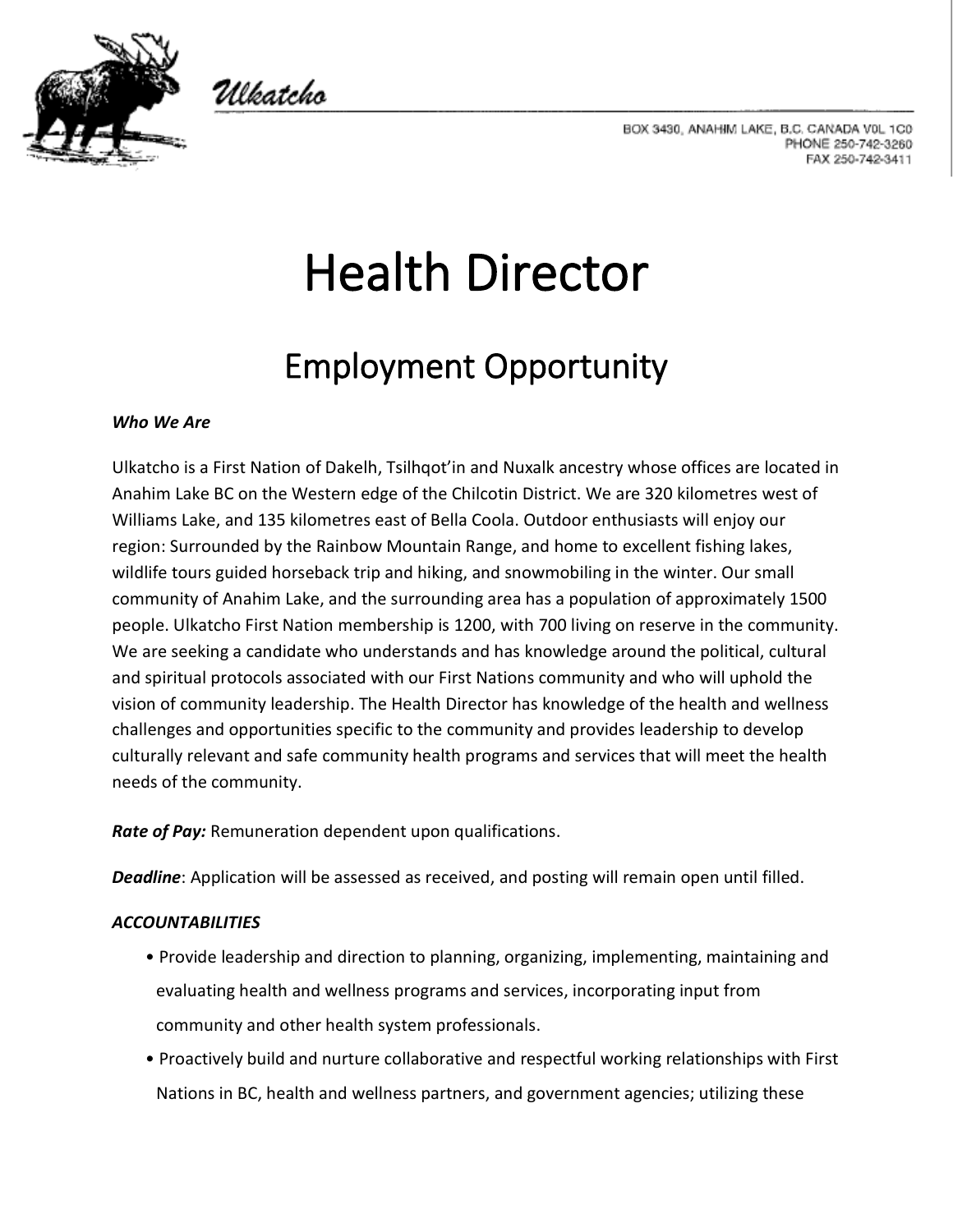relationships as an avenue to assist the community to achieve its health and wellness goals and objectives.

- Communicate and coordinate intervention, directly or indirectly, in emergency, trauma and crisis situations.
- Ensure emergency management, preparedness planning and/or pandemic planning is in place.
- Ensure programs and services are in compliance with legislation and organizational policy, processes and procedures.
- Ensure financial management of programs and services and proactively seek out diverse funding sources.
- Lead and provide day-to-day supervision of health staff and contractors. Foster a cooperative and collaborative working environment through team activities and personal leadership, including the management and resolution of conflicts.
- Prepare and monitor work plans, including reporting through regular and annual reports.
- Lead a healthy lifestyle grounded in cultural tradition, including achieving work/life balance and engaging in self-care, and promotes this to community members and staff.
- This position is contingent upon successful completion of first nations health director training.

#### *EDUCATION & EXPERIENCE*

- A university degree in Human Services, Health Sciences or a related field (e.g., nursing, health care management, home support worker, social development or other related degree). An acceptable combination of education, training and experience will be considered.
- Significant, recent and relevant experience working in a health setting; including the development, implementation, delivery, monitoring and evaluation of health and social services programs and services.
- Experience in the development of culturally relevant and safe programs and services, including monitoring and evaluation, ideally with a health and social services focus.